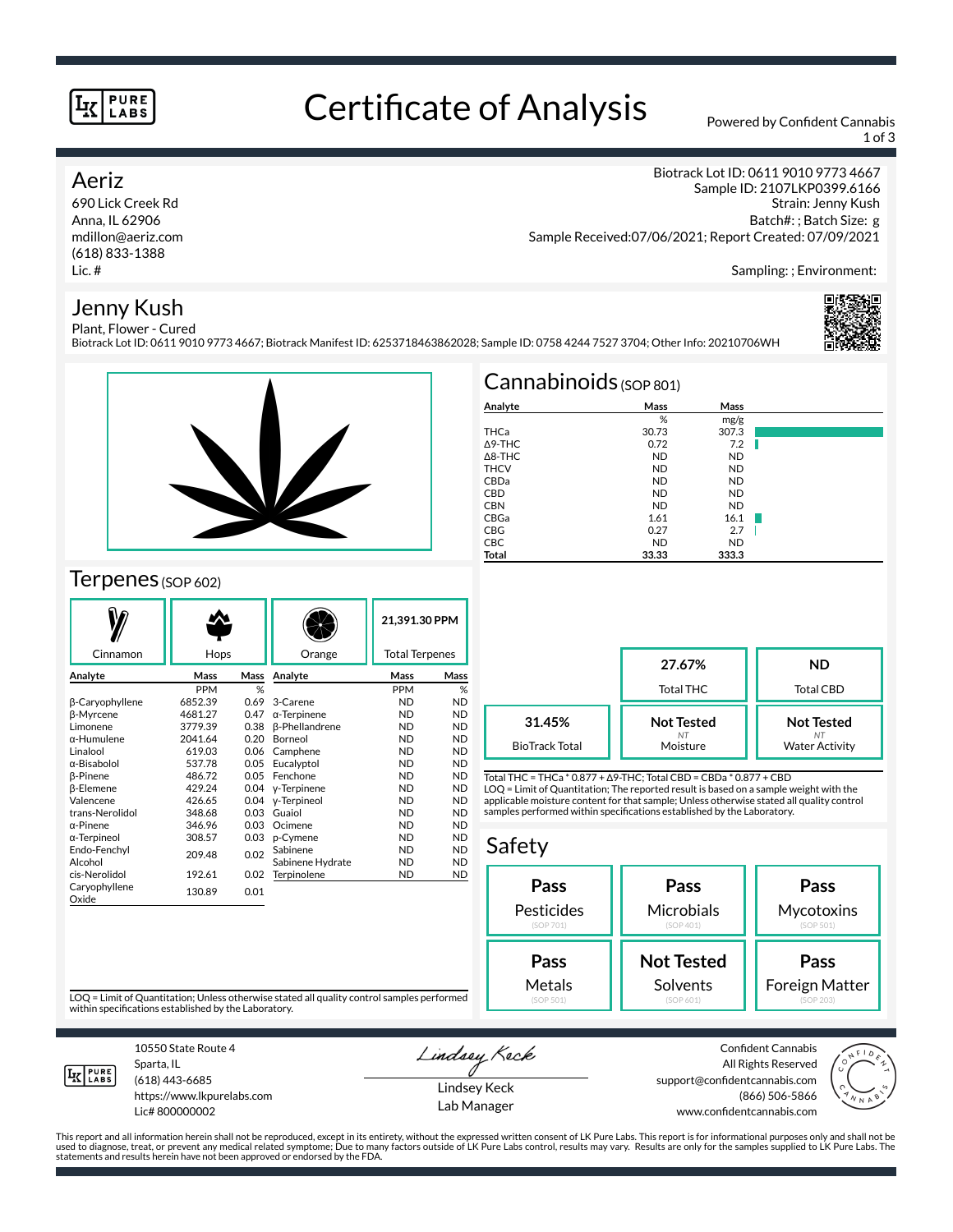#### **PURE LABS**

# Certificate of Analysis Powered by Confident Cannabis

2 of 3

#### Aeriz

690 Lick Creek Rd Anna, IL 62906 mdillon@aeriz.com (618) 833-1388 Lic. #

Biotrack Lot ID: 0611 9010 9773 4667 Sample ID: 2107LKP0399.6166 Strain: Jenny Kush Batch#: ; Batch Size: g Sample Received:07/06/2021; Report Created: 07/09/2021

Sampling: ; Environment:

#### Jenny Kush Plant, Flower - Cured

Biotrack Lot ID: 0611 9010 9773 4667; Biotrack Manifest ID: 6253718463862028; Sample ID: 0758 4244 7527 3704; Other Info: 20210706WH

| <b>Pesticides</b> |     |       |      | Pass          | <b>Microbials</b>                                                                                                                                   |            |            |            | Pass        |
|-------------------|-----|-------|------|---------------|-----------------------------------------------------------------------------------------------------------------------------------------------------|------------|------------|------------|-------------|
| Analyte           | LOQ | Limit | Mass | <b>Status</b> | Analyte                                                                                                                                             |            | Limit      | Mass       | Status      |
|                   |     |       |      |               |                                                                                                                                                     |            | CFU/g      | CFU/g      |             |
|                   |     |       |      |               | Aerobic Bacteria                                                                                                                                    |            | 10000      | ND.        | Pass        |
|                   |     |       |      |               | Bile-Tolerant Gram-Negative Bacteria                                                                                                                |            | 100        | <b>ND</b>  | Pass        |
|                   |     |       |      |               | Coliforms                                                                                                                                           |            | 100        | ND.        | Pass        |
|                   |     |       |      |               | E. Coli                                                                                                                                             |            | $\circ$    | <b>ND</b>  | Pass        |
|                   |     |       |      |               | Salmonella                                                                                                                                          |            | $\circ$    | ND.        | Pass        |
|                   |     |       |      |               | Yeast & Mold                                                                                                                                        |            | 1000       | <b>ND</b>  | Pass        |
|                   |     |       |      |               | TNTC = Too Numerous to Count; Unless otherwise stated all quality control samples<br>performed within specifications established by the Laboratory. |            |            |            |             |
|                   |     |       |      |               | <b>Heavy Metals</b>                                                                                                                                 |            |            |            | Pass        |
|                   |     |       |      |               | Analyte                                                                                                                                             | LOO        | Limit      |            | Mass Status |
|                   |     |       |      |               |                                                                                                                                                     | <b>PPM</b> | <b>PPM</b> | <b>PPM</b> |             |
|                   |     |       |      |               | Arsenic                                                                                                                                             |            |            | <b>NR</b>  | NT          |
|                   |     |       |      |               | Cadmium                                                                                                                                             |            |            | <b>NR</b>  | <b>NT</b>   |

LOQ = Limit of Quantitation; Unless otherwise stated all quality control samples performed within specifications established by the Laboratory.

Chromium NR NT Lead **NR** NT Mercury NR NT

| Mycotoxins   |     |       |            | Pass        |
|--------------|-----|-------|------------|-------------|
| Analyte      | LOC | Limit |            | Mass Status |
|              | PPB | PPB   | <b>PPB</b> |             |
| <b>B1</b>    |     | 0.10  | <b>ND</b>  | Pass        |
| <b>B2</b>    |     | 0.10  | <b>ND</b>  | Pass        |
| G1           |     | 0.10  | <b>ND</b>  | Pass        |
| G2           |     | 0.10  | <b>ND</b>  | Pass        |
| Ochratoxin A |     | 0.10  | <b>ND</b>  | Pass        |

LOQ = Limit of Quantitation; Unless otherwise stated all quality control samples<br>performed within specifications established by the Laboratory.

LOQ = Limit of Quantitation; Unless otherwise stated all quality control samples performed within specifications established by the Laboratory.

10550 State Route 4 Sparta, IL (618) 443-6685

**LK** LABS

Lic# 800000002

https://www.lkpurelabs.com

Lindsey Keck

Confident Cannabis All Rights Reserved support@confidentcannabis.com (866) 506-5866 www.confidentcannabis.com



This report and all information herein shall not be reproduced, except in its entirety, without the expressed written consent of LK Pure Labs. This report is for informational purposes only and shall not be<br>used to diagnos statements and results herein have not been approved or endorsed by the FDA.

Lindsey Keck Lab Manager